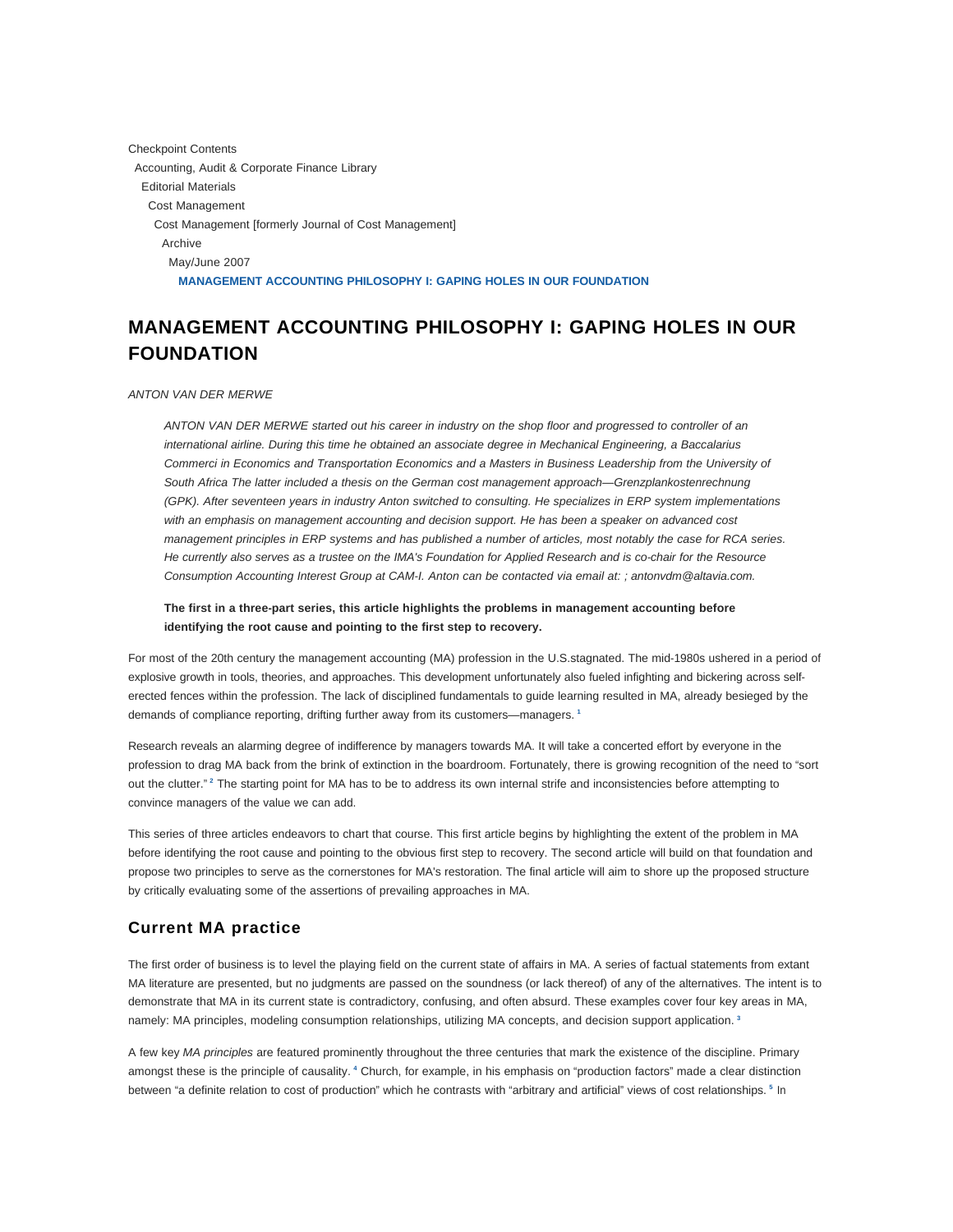current practice the application of the principle of causality is subject to gross inconsistencies. Moreover, some approaches go so far as to introduce a completely different set of principles. Lean accounting (LA) proposes the concept of a flow-path as the overriding principle in deriving monetary management information. <sup>6</sup> Causality takes a back seat as LA includes non-causal costs (e.g., value stream excess/idle capacity costs) in the information used for product-related decisions. Which principles are appropriate for deriving monetary management information? Should a fundamental principle, once recognized, be applied inconsistently?

Modeling consumption relationships practices range from including primarily direct material costs (e.g., throughput methods) to full costs as in traditional standard costing and many earlier activity-based costing applications.<sup>7</sup> Between these two extremes lies lean accounting that assigns facility costs to its value stream but not any other support costs, and Resource Consumption Accounting (RCA) with its focus on providing attributable cost information. **<sup>8</sup>** Which approach is right? How should managers handle the fact that they get two conflicting answers to the same question? What should the scope/extent of cost modeling be to provide for the range of decision support information managers need?

The usage of MA concepts is also subject to incongruent treatment. The view that operational cost behavior concepts (i.e., fixed and variable) are synonymous with decision support cost concepts (e.g., avoidable and unavoidable) is commonplace. For example, "In most organizations, the only variable cost—those where spending would change based on accepting or rejecting an individual order are the material costs ...."<sup>9</sup> On the other hand, the traditional view with regard to operational cost behavior and relevant information in decision support is the following: "The concept of relevance is independent from the concept of cost behavior." **<sup>10</sup>** Is a variable cost the same as an incremental cost? Can one blend operational cost concepts and decision cost concepts—always view a fixed cost as synonymous with an unavoidable cost?

As can be expected, decision support has the most potential for inconsistency since it lies on the receiving end of a cascading effect, i.e., the convergence of implemented MA principles, consumption relationship modeling, and MA concept usage. But even when the information is the same, MA approaches differ on how the decision should be viewed. Consider the following example, in which two prevailing approaches are applied in a single short-term decision scenario.

Company XYZ makes a number of different products. The product manager during his daily review of new orders notices two orders that must be processed on the same machine. The machine has ample capacity, but due to the customers' requested delivery dates only one of the orders can be accepted. The revenue from each order is the same and their respective product costs are as follows:

On Machine A: Order #1: Material: \$50 Variable Conversion Cost: \$100 **<sup>11</sup>** Order #2: Material: \$60 Variable Conversion Cost: \$80

The product manager considers using "totally variable cost" and would accept "Order # 1" since this maximizes throughput using only sales less direct material cost.<sup>12</sup> When he validates his approach with the controller she insists that the opportunity cost of an order (approximated by the order's more conventional variable costs) is appropriate and that "Order #2" should be accepted. She argues that committing the least amount of total resources for the contribution generated leaves more resources free for subsequent orders. **<sup>13</sup>** Which approach is correct? What resources should be considered in the decision—material only or all resources occupied by a decision alternative?

### **Understanding MA's problem**

These contradictory examples provide only fractional insight into the current state of the profession. Volumes can likely be written about all the contradictions and inconsistencies that exist in MA. For example, consider a lengthy paper dedicated to highlighting the inconsistencies in Canadian textbooks with regard to the treatment of ABC—a topic that covers a mere sliver of the total MA discipline. **<sup>14</sup>**

It is important to note that the argument here is not for an idealistic world, with no differences of opinion—that is what fairy tales are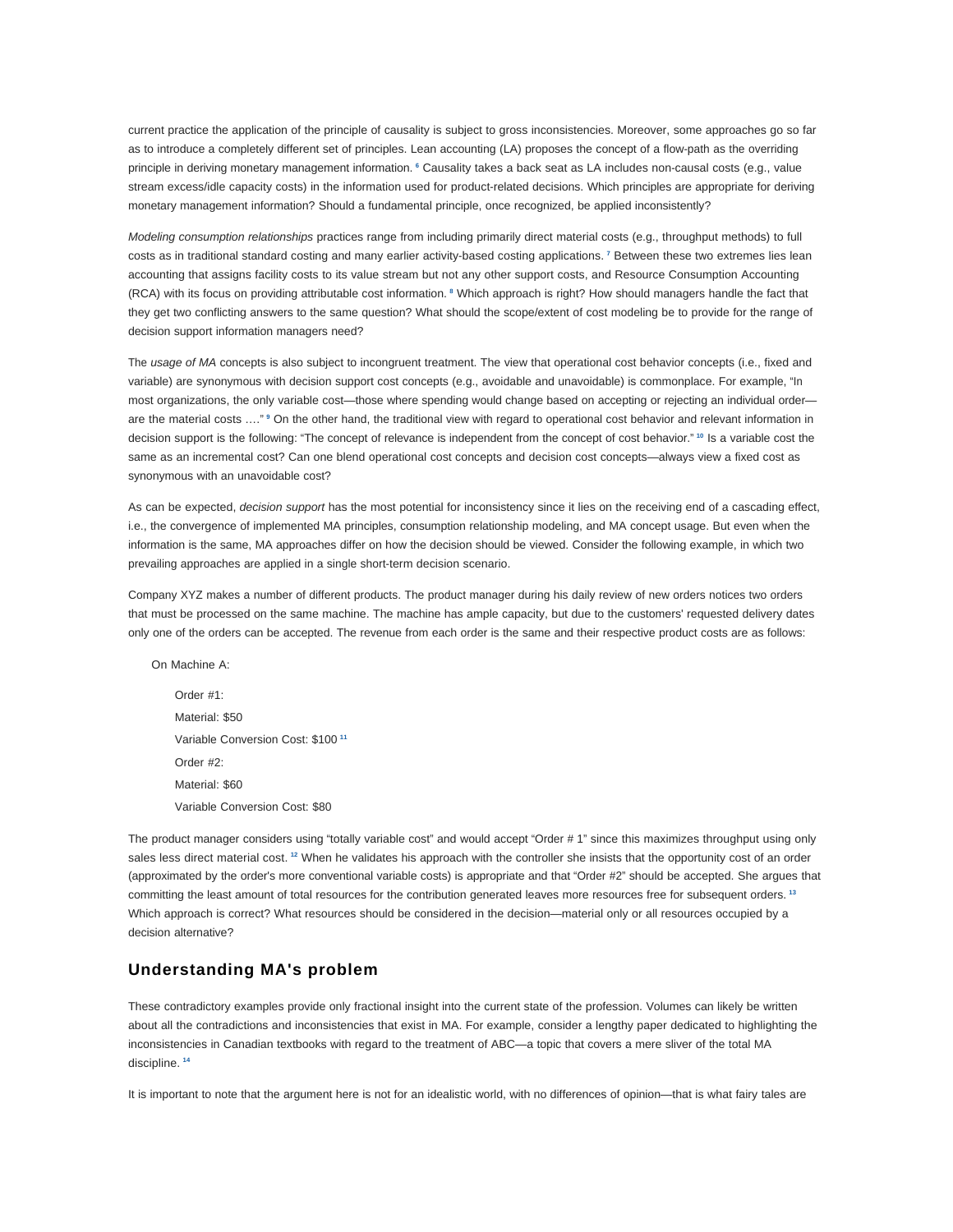for. Neither is it that there is too broad a spectrum of processes, methods, and tools in the MA toolbox. Most of these have their respective and appropriate focus and application in enterprise optimization, e.g., capacity management. **<sup>15</sup>** The problem is that more often than not contradictions and inconsistencies result when prevailing approaches are applied, which can invariably be traced to differences in interpretation of the underlying fundamentals. **<sup>16</sup>** It is this disparity in the laws and principles (the gaping holes in MA's foundation) that is at issue.

Moreover, given our biased views and tendency toward turf protection, many of us have our own opinions on which alternatives are valid (or invalid) and why. Unfortunately, these opinions are often not factually or open-mindedly determined; and when challenged, escalation of commitment to our position readily follows. This of course merely exacerbates the problem. Given that MA is the discipline that must serve as the primary source of monetary management information for decision support, the current state of affairs in the profession is unacceptable.

MA's problem is nowhere more pointedly underscored than by the attitude of its customers towards it. Research revealed that eighty percent of managers consider MA information important while ninety-eight percent say their information is distorted. **<sup>17</sup>** Despite distorted information, high levels of dissatisfaction and admitting to the importance of MA information—eighty percent of managers indicated that change is not a priority. Clearly, MA has managed to alienate its customers and no entity has a future without customers.

MA is in dire need of righting its ship and in the process placing managers' needs front and center. How is this to be accomplished? MA in charting a course back to relevance in the eyes of managers must start by getting our own house in order. This requires a set of disciplined fundamentals that the profession subscribes to which, when applied consistently will serve as the foundation for learning and communication (internal and external) and demonstrates the value MA adds to achieving enterprise objectives.

### **Getting help**

As with any last ditch effort, help is always welcome. In identifying those disciplined fundamentals that all in the profession can and should subscribe to, help comes from one of the oldest disciplines around—philosophy. Philosophy devotes itself to unearthing and knowing truths, pointing to error, establishing principles, and identifying fallacies—all things MA must accomplish in its own recovery process. Philosophy will be helpful in two respects: (1) through its laws of logic; and (2) in the structure for the ordered and ultimately conclusive reasoning it provides.

The four laws of logic are considered self-evident and self-explanatory. **<sup>18</sup>** In this series of articles there is need for only two of the four, namely: (1) the law of non-contradiction; and (2) the law of rational inference. **<sup>19</sup>** The law of non-contradiction holds that two contradictory statements cannot be true at the same time and in the same sense, e.g., a company cannot be a going concern and be out of business at the same time. This law is also the cornerstone behind the concepts of truth and falsehood. The law of rational inference states that if A=B and B=C then A=C. The quintessential philosophical example of inference is Descartes' famous: "I think, therefore I am."

Structured reasoning is based on: (1) deductive logic; and/or (2) inductive logic. Deductive logic reasons from the cause (general) to the effect (specific)—e.g., all management accountants work with numbers; John is a management accountant therefore John works with numbers. Deductive reasoning—if sound—provides absolute proof. Inductive logic, on the other hand, starts with the effect (specific) and attempts to arrive at the cause (general)—e.g., John and his MA friends were found (through interviews) to be unhappy with the state of their profession, therefore all management accountants are probably unhappy with the state of the profession. Inductive reasoning usually provides only probable proof unless the entire population is observed. **<sup>20</sup>** In this article, deductive logic and the law of non-contradiction find application, while inductive logic and the law of rational inference comprise the mainstay of the second article.

The current MA environment is clearly not leaning towards being squeezed into a square box. Moreover, many will claim that allowing for a diversity of practices in MA has the potential to enrich the profession. The search for MA's enduring fundamentals therefore comprises two components: (1) showing that the view "everything and anything goes" is the root cause of the problem; and (2) proving that enduring laws and principles do exist.

## **The root cause**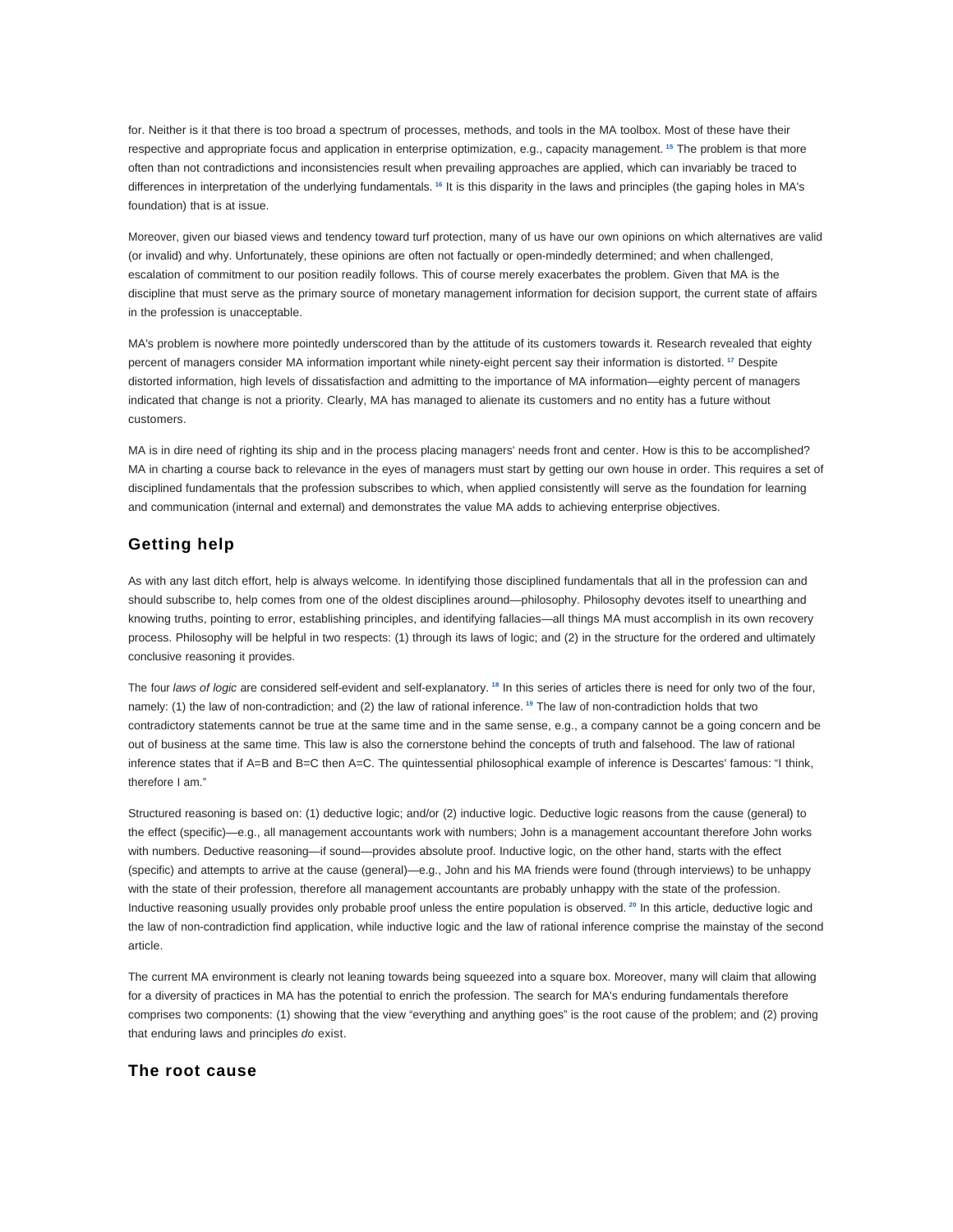If we ignore for the moment the anomalies discussed previously, the prevailing view is that each of the various approaches in MA is legitimate and in some sense justified. "Upon closer inspection, various costing methods do not necessarily compete; they can coexist ..."<sup>21</sup> This "everything is valid" view is common in contemporary culture and is well recognized in philosophy where it is termed relativism. In an attempt to accommodate often disparate views an "all inclusive" approach is adopted. Relativism is most often encountered in the claim: "Truth is relative," i.e., what is true for you is not necessarily true for me and vice versa. Formal relativism states: "There are no absolute truths."<sup>22</sup> Relativism in management accounting says: There is no single approach or one correct approach to MA. Relativism, although at first blush an apparently sensible compromise between different and/or opposing views, is fatally flawed.

At a very fundamental level, relativism's claim that there are no truths also precludes itself from being true. Relativism is self-defeating. **<sup>23</sup>** The relativist view needs to be true to refute the existence of truth—it violates the law of non-contradiction. In its MA disguise it fails for the same reason; one cannot claim that there is no single right approach while in the same breath establishing an approach—that considers all views valid—as the one approach.

Going beyond the pure philosophical argument against relativism there is a whole host of undesirable consequences that result from this view in MA:

- Ambiguity, confusion, and frustration are the order of the day; this should be evident in the examples from extant MA literature presented previously.
- If there is no standard/truth, on what basis are rogue theories challenged? Thus, not only does relativism allow for a cacophony of contradicting theories and practices but there is no way to right the ship as long as the relativist flag is flown.
- The frequent bias resulting from those protecting vested interests causes the discourse within MA to range from factual statements to character assassination.
- If there is no truth there is also no lie—no error. You can commit the blended cost concept error (i.e., confuse operational costs of fixed/variable with the decision concepts of unavoidable/avoidable) all day long and be none the wiser for it—ever.
- Real progress is stifled under relativism; practitioners cannot see the wood from the trees to identify causes worthy of further pursuit. Moreover, critical thinking—a key ingredient to progress—has no place in the relativist view. Who is to say that any one approach is better than any other?
- The lack of a recognized common frame of reference makes it difficult for the profession to effectively communicate with those looking in from the outside, i.e., managers.
- Management accountants are not able to make a convincing case for and demonstrate how they add value to the enterprise.

One way in which people come to terms with the anomalies in a relativist environment is to adopt the pragmatic view of truth, i.e., you take what works for you and I will take what works for me. <sup>24</sup> The problem with this view of truth is that dishonesty has been known to work at times; for those who don't get caught it even works to fudge the numbers on the company's financial statements. Obviously, what works is not the same as what is true or what is right.

Another way of operating within relativist boundaries is to consider truth to be that which feels good. However, the consequences of such a subjective view in a discipline like MA (where objectivity is essential) should be sufficient to severely discount this approach. Even the term discipline seems to imply a contradiction here. The complete disconnect between "what feels good" and truth is illustrated by the fact that bad financial results do not make the executive or the management accountant feel good but they are nevertheless true.

### **Truth**

The fact that relativism self-destructs means that the existence of absolutes cannot be denied. This is good news for MA because it means enduring fundamentals do exist. This conclusion is underscored by the pervasive nature of the concept of truth in business. "It is very important that costs should not be regarded as something that may be manipulated, nor should they be thought of as representing anything but the cold truth, however unwelcome that may be." **<sup>25</sup>** Moreover, when CEOs and CFOs now certify financial statements with "does not contain any untrue statement" and is "not misleading" and "fairly represent ... the financial position"-truth is right there. <sup>26</sup> For the summary level financial statements to be true the MA mortar and bricks that go into it have to be true first and foremost.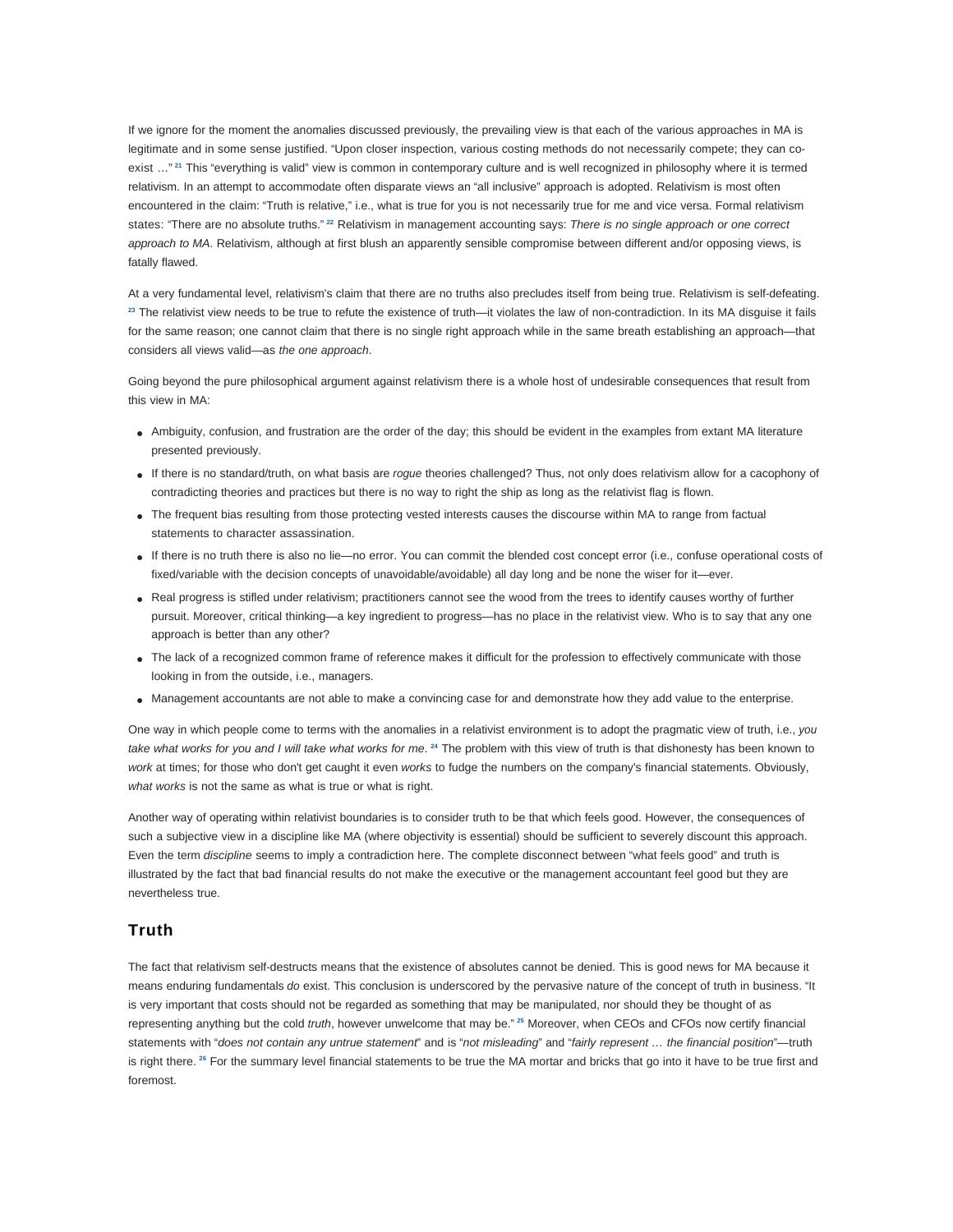Pontius Pilate famously inquired of Jesus, "Quid est veritas?" (What is truth?) Curious that he should ask; a definition that has stood the test of time and predates Pilate's question by about 380 years was penned by Aristotle: "To say of what is that it is not, or of what is not that it is, is false; while to say of what is that it is, and what is not that it is not, is true." **<sup>27</sup>** This definition of truth (the correspondence definition) is awkwardly formulated in the ancient rendering, but it can be simply stated as telling it like it is. A more recent rendering of the correspondence definition of truth is: A statement or opinion is true if what it corresponds to is a fact. **<sup>28</sup>** In MA, this would mean to say that a product is profitable when it is in fact profitable or to say that a customer is unprofitable when the customer is in fact unprofitable.

## **Yes but …**

It seems a reality check would be in order at this stage, i.e., it is not that easy in practice, and the world is not that simple. As any crusty old cost accountant will tell you, an absolutely accurate cost number is impossible to attain. One can be off by mere pennies and state a profitable customer as unprofitable or vice versa. The point is well taken, but this objection should be seen in perspective: (1) the reality of imprecision is not an argument against the need for truth in MA; and (2) at worst, this justifies circumspection by managers when using MA information. The objection also overstates the effects of imprecision. A marginal customer, whether marginally profitable or marginally unprofitable, is generally undesirable.

A second objection is that truth cannot be absolute because knowledge is ever growing and expanding. **<sup>29</sup>** What is true today may be false at some other time; ABC broke the standard costing truth mold and revealed the pitfalls of assigning indirect costs based on volume. This objection fails to note that it is not the truth that changed but management accountants' understanding of it. It was not a case of moving from an old truth to a new one, rather it was forsaking an old error for a more complete insight into an existing truth.

A third objection is that adopting an absolute truth perspective stifles progress and innovation. **<sup>30</sup>** But since knowledge does expand on the back of truth, as indicated above by the ABC example, this objection has no leg to stand on. The objection also ignores the problem of absurdities, which abound in a relativist environment, e.g., a fixed cost and an unavoidable cost are not the same thing. There is an obvious need to stifle certain things. Adopting an absolute truth view does not prevent new truths from being uncovered, nor does is it hinder more complete insight into existing truths. On the contrary, it provides a foundation for critical evaluation and real progress. **<sup>31</sup>**

A final objection is that the approaches in MA are not considered equals but that they are merely stages in the development to a mature/ultimate MA solution. The fact that pundits do not readily admit the inferiority of their respective approaches should not be lost on the reader. Moreover, when it comes to MA solutions, managers seem to have lost interest in what must appear to them to be a revolving door, not progress. Nevertheless, the objection has merit in so far as a mature/ultimate MA solution can be known. The foundation and structure of exactly such a solution is of course the objective of this series of articles. Establishing such a target is essential in helping to break out of the current cycle.

#### **"Corresponding to the facts" in MA**

The question that remains is exactly what the facts are that MA information must correspond to, i.e., what is to be told as it is in MA. The business of commerce (whether for profit or not) deals with the flow of goods and services, acquired for and consumed in a conversion process to produce outputs (goods and services) in the marketplace.

Managers are tasked to influence this flow of goods and services for the purpose of achieving the enterprise's mission in an optimal manner. MA in turn strives to facilitate managers' optimization efforts as they perpetually plan, monitor, adjust, and optimize various aspects of the flow of goods and services in and through the enterprise. The correspondence requirement on the part of MA is therefore exactly that—to reflect economic activity in the manner it occurs.

# **Conclusion**

In one fell swoop the law of non-contradiction exposes the root cause of MA's problem as well as the solution. The existence of absolutes is undeniable; such a denial itself needs to be an absolute (the very thing it denies). This is very helpful with regard to this article's two previously stated objectives: 1) the root cause of the problem in MA is evident: the view that anything and everything goes is fallacious; and 2) the solution to the problem is similarly obvious: the correspondence definition of truth is wholly appropriate to MA.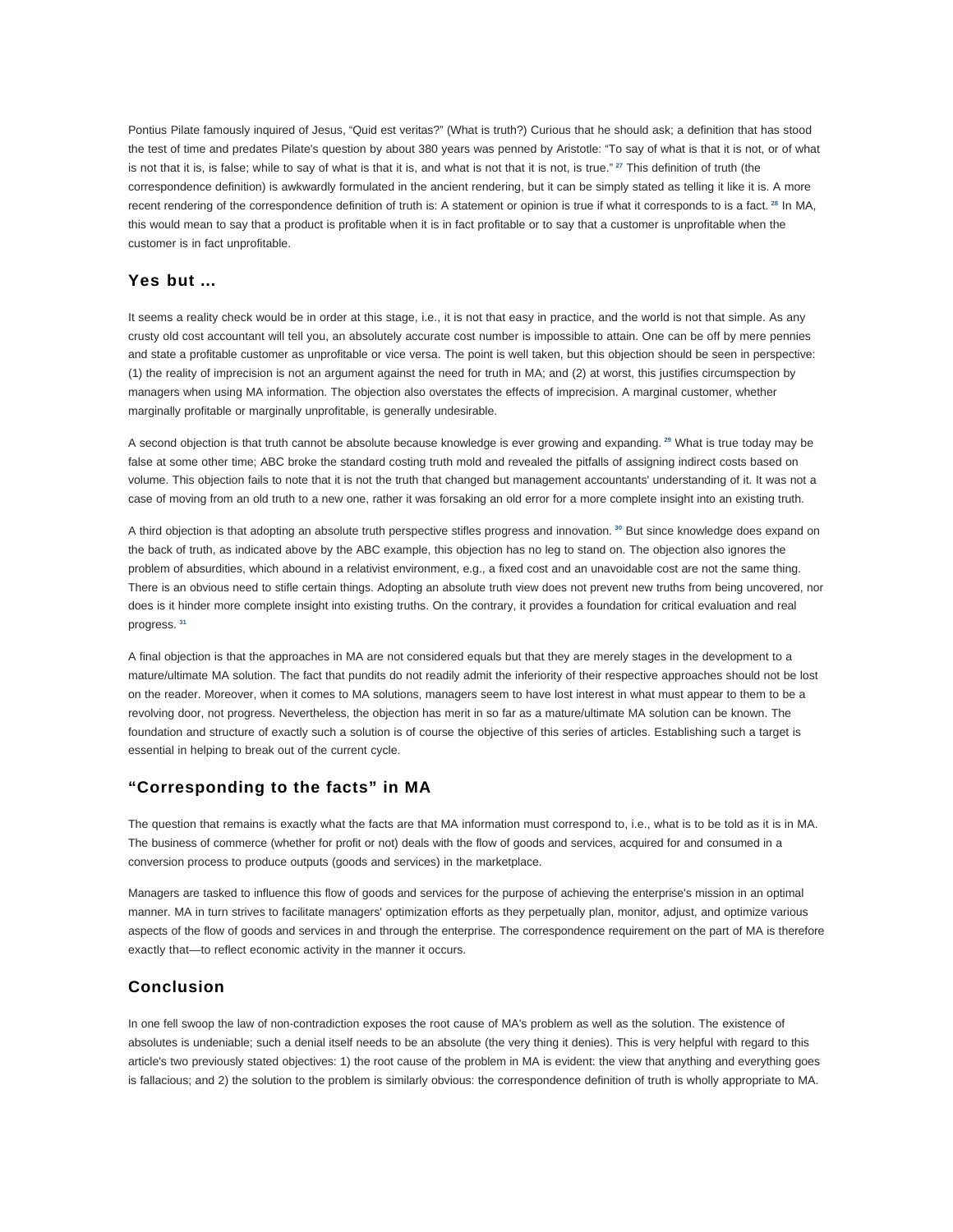Unfortunately, that is as far as deductive logic will take us. The specifics of how the correspondence definition of truth is to be incorporated into management accounting fall outside the domain of deductive logic. For the moment it is clear that absolutes do exist and that MA's correspondence requirement is to reflect enterprise economic activity in the manner it occurs. The details of how this is to be accomplished falls to the other law of logic previously introduced (the law of rational inference) and the second branch of reasoning—inductive logic. Their application in fulfilling the correspondence requirement in management accounting is the subject of the second paper in this series.

 The term "disciplined practice" is also often used but in this regard there is a need to clearly distinguish the diversity in practices from those enduring laws and principles to which all in the profession should subscribe. The latter is implied here.

Thomson, J. & Gurowka, J. August 2005. "Sorting Out the Clutter" Strategic Finance, Vol. 87 No. 2.

**1**

**2**

**3**

**4**

**6**

**7**

**8**

**10**

**13**

**15**

 Although revenue is not explicitly addressed in this series of articles it is considered an integral part of any management accounting solution.

 Shillinglaw, G. 1978. Causality is a relation between a cost and a cost objective whose nature is such that the cost must be or must have been incurred if the cost objective is to be achieved. From "Cost Accounting Principles for External Reporting: A Conceptual Framework." Essays to William A. Paton: Pioneer Accounting Theorist. Edited by Zeff, S; Demski, J. & Dopuch, N. Division of Research, Graduate School of Business Administration. Universityof Michigan. p. 162. **5**

 Church, A. Hamilton. 1910. "Production Factors in Cost Accounting and Works Management". The Engineering Magazine. New York, NY. Reprinted by ArnoPress in the History of Accounting Series New York, NY 1976 p. 15.

Huntzinger, J and Kennedy, F. 2005. "Lean Accounting for Operations." Target Innovation at Work. The periodical of the Association of Manufacturing Excellence. Vol. 21, No. 4 p.8.

 Corbett, T. April 2006. "Three Questions Accounting," Strategic Finance, Vol. 87, No. 10. p. 49-55; Horngren, C., Foster, G. & Datar, S. 2000. Cost Accounting: A Managerial Emphasis. Prentice-Hall Inc.: Upper Saddle River, NJ. p. 301; Glad, E. & Becker, H. 1994. Activity-based Costing and Management. Juta & Co, Ltd.: Kenwyn, SA. p. 50.

 Kennedy, F. & Brewer, P. Nov. 2005. "Lean Accounting: What's it all about?" Strategic Finance, Vol. 87 No. 5. p. 26-34; Shillinglaw, G. 1963. "The Concept of Attributable Cost." Journal of Accounting Research. Chicago, IL. p. 73-85. **9**

Kaplan, R. & Cooper, R. 1998. Cost and Effect. Harvard Business School Press: Boston, MA. p. 119.

 Edmonds, T. et al. 2006. Fundamental Managerial Accounting Concepts. 3rd Edition, McGraw-Hill Irwin: New York, NY. p. 138. **11**

 Assume variable conversion costs comprise direct production labor only. **12**

 Luther, R. & O'Donovan, B. 2000. "The aim is to illustrate that it is the rate at which the factory earns money that determines profitability, not the contribution of each product." Cost-Volume-Profit Analysis and the Theory of Constraints. Republished in Emerging Practices in Cost Management. The RIA Group: Valhalla, NY. p. K2-2.

 Shillinglaw, G. 1982. "In its simplest form, the analysis of a capacity rationing problem calls for a new measure of product profitability known as contribution margin." Managerial Cost Accounting. Richard D. Irwin: Homewood, IL. p. 89. **14**

Beaulieu, P. & Lakra, A. 2005. "Coverage of Criticism of Activity-Based Costing in Canadian Textbooks," Canadian Accounting Perspectives, 4 (1), 87-103.

 Clinton, B. D. & Van der Merwe, A. 2006. "Management Accounting—Approaches, Techniques, and Management Processes." Cost Management, May/June Issue. Vol. 20 No. 3. RIA: New York, NY. p. 14-22.